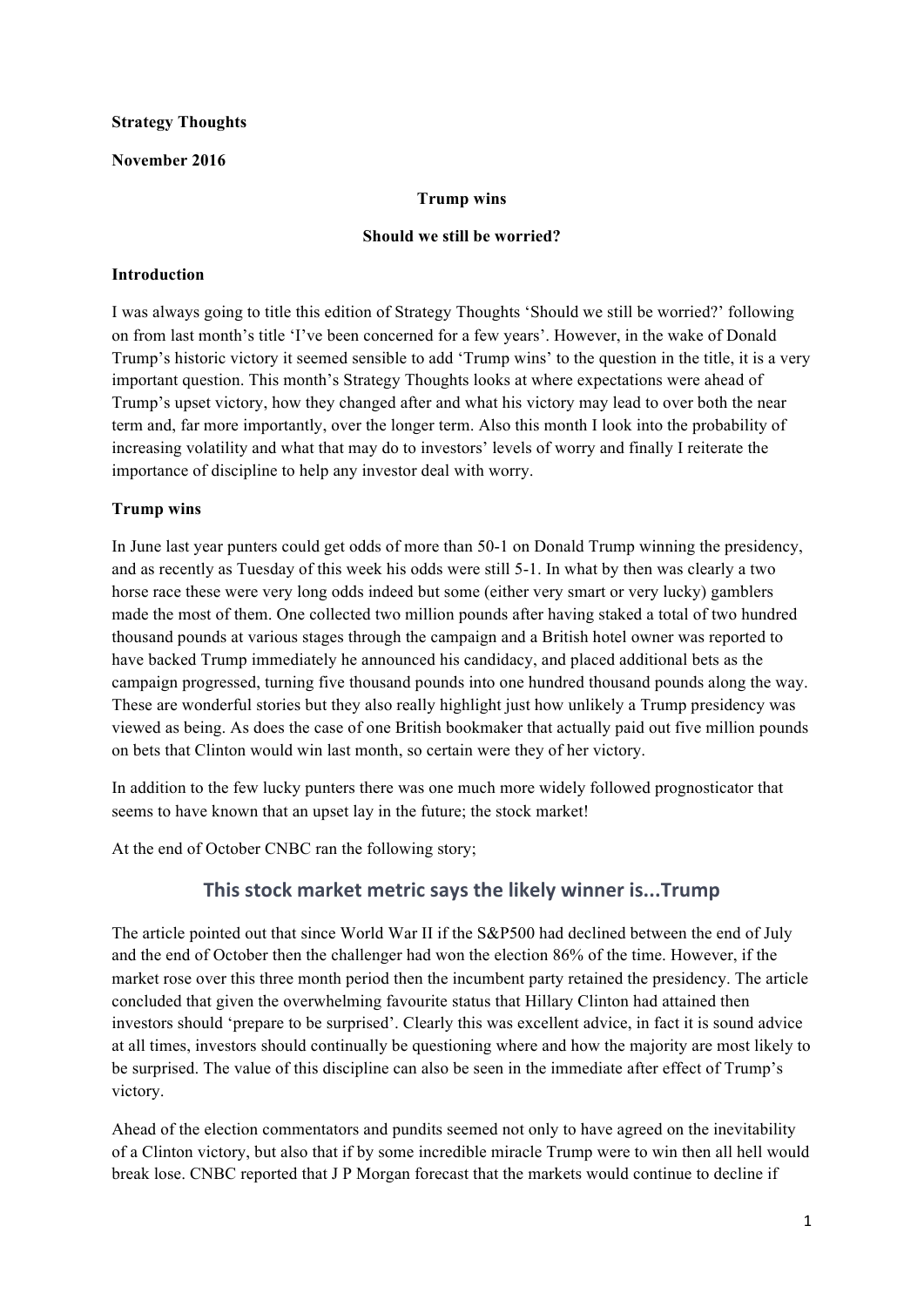Trump were to win; Barclays forecast a (remarkably precise) 11-13% fall and Citi a five percent fall. On the 1<sup>st</sup> November, a week ahead of the election Market Watch published an opinion piece from an MIT professor predicting a Trump victory would likely cause the stock market to crash and to plunge the world into a recession and a week earlier Politico ran the headline:

## **Economists: A Trump win would tank the markets**

At the same time CNN reported the opinions of two forecasting firms, Macroeconomic Advisors and the Brookings Institute, who were calling for an 8% and a 10-15% 'nosedive' in the stock market if Trump were to win.

Finally, the day before the election I received a lengthy email detailing why all the polling was wrong and that in fact Trump would defy the odds and win the election. This forecast was obviously remarkably prescient; however, the author went on to detail how I should position myself ahead of this 'surprise'. The US dollar would fall, the stock market would collapse and gold would rocket higher.

With hindsight we now know that things did not quite pan out as he expected. Despite an initial kneejerk reaction in the direction most expected, as a Trump victory appeared increasingly possible and then likely, the expected disaster as a result of a Trump victory did not eventuate, at least not in the immediate aftermath.

The day after the election the US stock market rallied between 1.1% for the NASDAQ and more than 3% for the Russell 2000, Gold, despite a dramatic rally as election result started to come in, ended \$5 **below** where it had traded the day before the election, having fallen more than \$60 during the postelection trading day, and the US dollar, which fell more than 2% while gold was rallying on election night, reversed the next day recouping all it had lost an more to end up 0.67%.

It is amazing what a difference a day can make, so much of the doom laden commentary if Trump should win ahead of the election has now reversed.

One chief investment officer interviewed by CNBC calmly stated with the Dow soaring 300 points that;

 "Like with BREXIT, investors and traders are realising that this is a process, not an event. What you're seeing now is a pretty predictable repositioning of portfolios."

I am not sure on what basis he thought it 'pretty predictable' as I couldn't find anyone forecasting anything of the sort, but it seems the generally conciliatory nature of Trump's acceptance speech helped calm many commentators fears and most strategists have maintained their pre-election targets for markets, even though those targets were set on the basis of a strong expectation of a Clinton victory.

There have clearly been two major surprises over the last couple of days. First Trump won the election and second fear did not reign in the aftermath and the forecast collapse never occurred. Both these surprises reinforce a view that I have repeated many times over the years, that is that in markets what the majority forecast rarely happens and even if it does then the result is rarely the one that a neat cause and effect relationship would have suggested. Markets are driven by surprises and disappointments. This raises the important question of where the next major surprise or disappointment may lie and what they may mean for the stock market over both the near term and the longer term.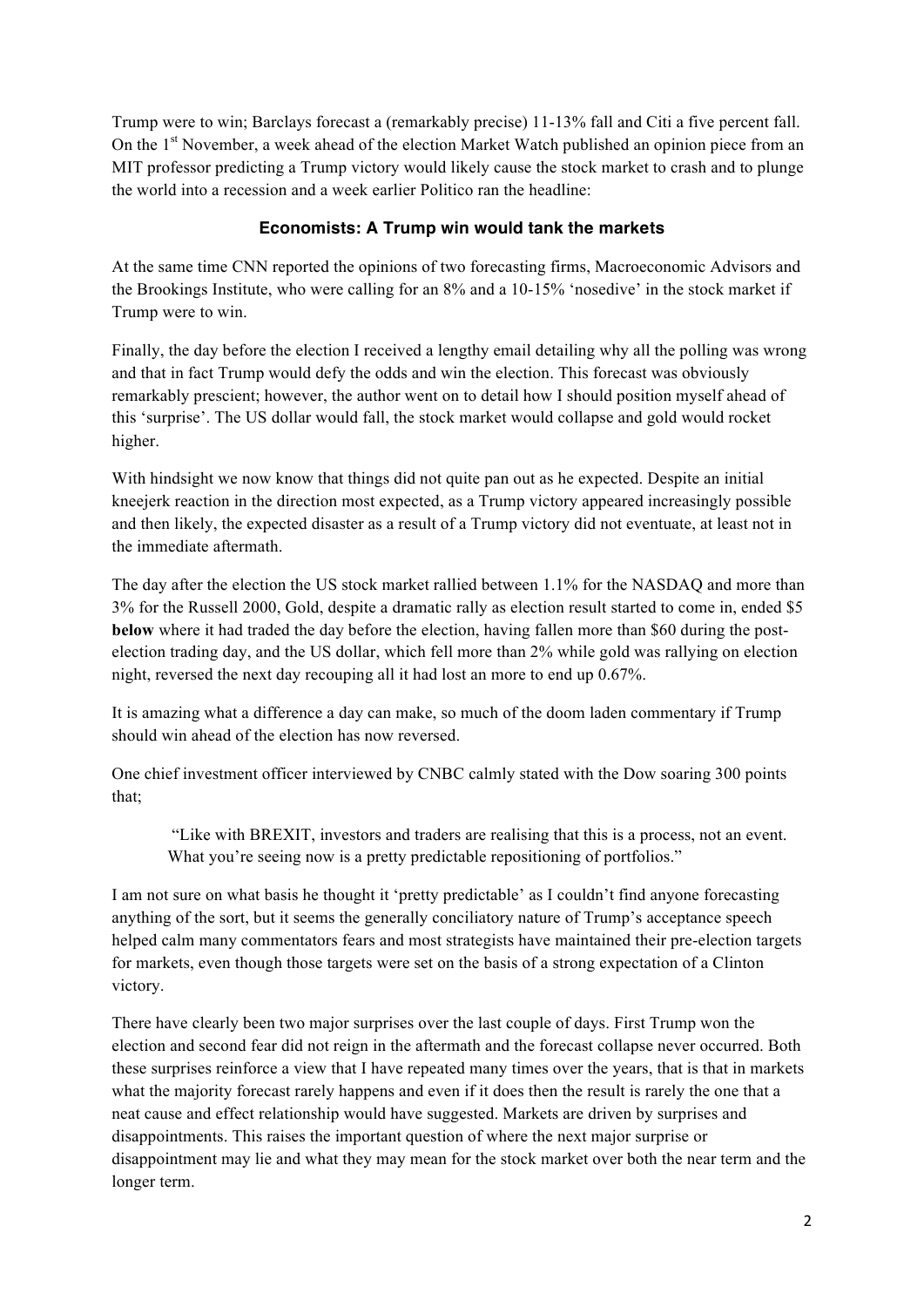#### **Near term**

.

Fears over just what president Trump may do have obviously begun to soften, at least that seems to be one of the reasons markets didn't deliver the widely anticipated collapse. Over the coming days, and possibly weeks, that softening of fear and improvement in expectations may continue and as a result see analysts and economists begin to ratchet up their own forecasts and expectations. Probably to reflect the outlook succinctly put by legendary GE CEO Jack Welch on CNBC soon after Trump's victory:

"His economic plan - the opportunities are unlimited"

This will likely result in some, albeit volatile, continuation of the post-election trends but will ultimately lay the foundation for a larger disappointment.

There was much discussion ahead of the election as to whether investors should 'buy the dip' and the general consensus seemed to be that one should. Obviously that 'dip' was never made available but in an environment of increasing volatility there will be dips, and many will be encouraged and tempted to buy them. I will not be and would urge investors still exposed to equity markets to use post-election strength to become more defensively positioned.

#### **Longer term – a deteriorating social mood**

In chapter four of Investing: The Expectations Game I showed the historic relationship between both hemlines, and the heights of skyscrapers, with the long term history of the stock market. I wrote:

Obviously building tall buildings does not push the stock market higher, any more than lowering hemlines does, but there is clearly a relationship, it's just not a causal relationship. All three, the heights of skyscrapers, the shortness of skirts and the level of the stock market are indications of the underlying level of social mood, the underlying confidence, enthusiasm and hope of the public. And social mood ebbs and flows, but it is not driven by the economy, rather the economy is a lagging reflection of those ebbs and flows. It takes a long time for the effects of a rising social mood to be obvious in economic data whereas in the stock market, dress lengths, and to some extent skyscraper plans, this ebb and flow is much more current. That is why the stock market is a substantially better forecaster of the economy than the other way around.

The Socionomic Institute defines social mood as follows;

Social mood is a shared mental state among humans that arises from social interaction. Social mood predisposes individuals in the group toward emotions, beliefs and actions. It fluctuates constantly in a fractal pattern. It is unconscious, unremembered and endogenously regulated.

Socionomic theory proposes that social mood governs the character of social events.

Social mood waxes and wanes positively and negatively. Periods of positive social mood tend to be associated with a host of social phenomena, such as rising stock prices, re-election of incumbents, peace, increasing deregulation,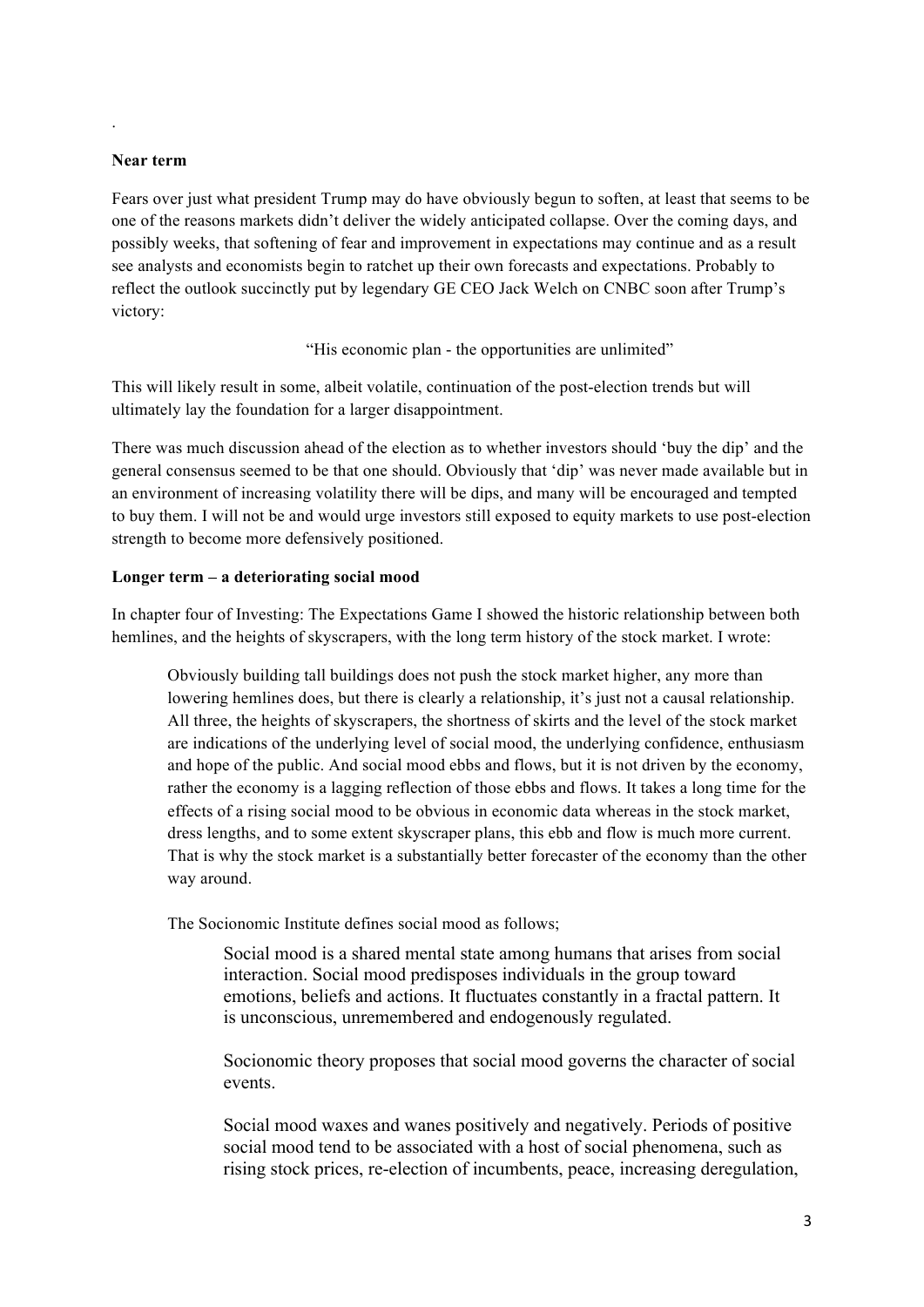and the popularity of brighter colors and shorter skirts. Periods of negative social mood also tend to be associated with a host of social phenomena, such as falling stock prices, rejection of incumbents, discord, increasing regulation, and the popularity of darker colors and longer skirts.

Although social mood governs social events, it fluctuates independently of such events. In other words, wherever mood goes, the character of events will follow. But the events themselves have no impact on the direction of social mood; there is no feedback loop.

This is obviously contrary to what the vast majority believe, however, the evidence, particularly as presented by perhaps the most immediate barometer of social mood, the stock market, clearly supports this contention. Particularly when compared with the more favoured, but clearly flawed idea, that somehow it is the economy that drives the stock market.

From a longer term perspective there are a growing number of indications of a deteriorating social mood. BREXIT was one and the anti-establishment rebelliousness of Trump's election is another.

Radio personality Garrison Keillor wrote a brilliant essay in the Washington Post immediately after Trump's victory, **'Trump voters will not like what happens next'**. Towards the end Keillor wrote:

Mr. Trump was the cruelest candidate since George Wallace. How he won on fear and bile is for political pathologists to study. The country is already tired of his noise, even his own voters. He is likely to become the most intensely disliked president since Hoover. His children will carry the burden of his name. He will never be happy in his own skin. But the damage he will do to our country — who knows? His supporters voted for change, and boy, are they going to get it.

Social mood has been rolling over at different rates and at different times all over the world. Obviously the peak in mood was seen in parts of Europe and the emerging markets several years ago. Trump's victory seems to be a clear symptom of a similar reversal in mood in the US. As social mood declines expectations get dashed and the stock market is hit by disappointment after disappointment. Eventually this sets up the possibility of a positive surprise, but I fear that such a surprise is still some time in the future, and from stock markets levels well below where the US market is now.

## **Why Worry?**

Prior to the election there had been a remarkable calmness about most investment markets. Bloomberg highlighted this in late October with the headline;

# **Uneasy Calm Grips Markets**

Markets around the world, from stocks to metals and bonds, have slowed to a crawl, revisiting lows in volatility that have stood for two years. Muted moves just sent a cross-asset gauge of price swings in equities, rates, currency and commodities to the lowest since 2014.

The article included the following chart from Bank of America Merrill Lynch: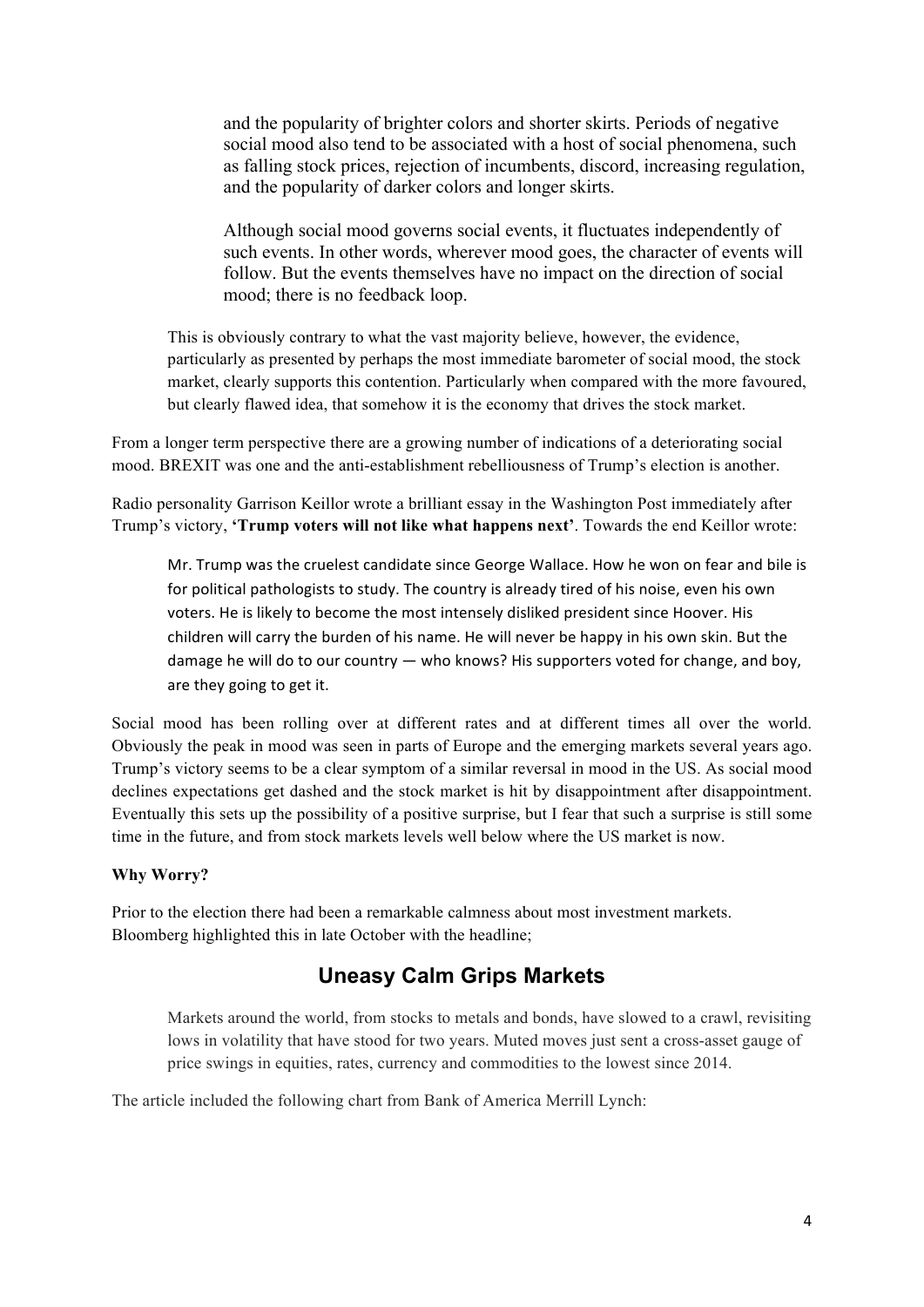

The interesting question that such low volatility raises is whether it is a sign of potentially dangerous complacency, or just a sign that no one has a strong idea about what to do next. What can be said is that all periods of low volatility have been followed by periods of high volatility, the problem is that this could mean asset prices rise in a volatile fashion, they fall in a volatile fashion, or they go nowhere but swing about a lot. Given that, as I wrote last month, I have been concerned for some time, my fear is that what follows may be uncomfortable and unrewarding volatility. The relative calm of recent months may well be looked back upon as having been the calm before the storm, or even the eye of the storm in markets that are already well below their previous highs, such as much of Europe and Australia.

The chart below shows the Euro Stoxx 50 index over the last ten years. The relative calm of much of the last twelve months is very obvious with the index at the same level it was at in January down 17% from its high more than eighteen months ago.



Back in May 2008 I titled a monthly Strategy Conclusions paper 'The Calm Before The Storm' and stated that the low seen in March of that year was highly unlikely to be THE low, and that the relative calm that was evident in most markets at that time was something to be concerned, or worried, about. Then, as can be seen in the chart above, European stocks were down about 17% from their high more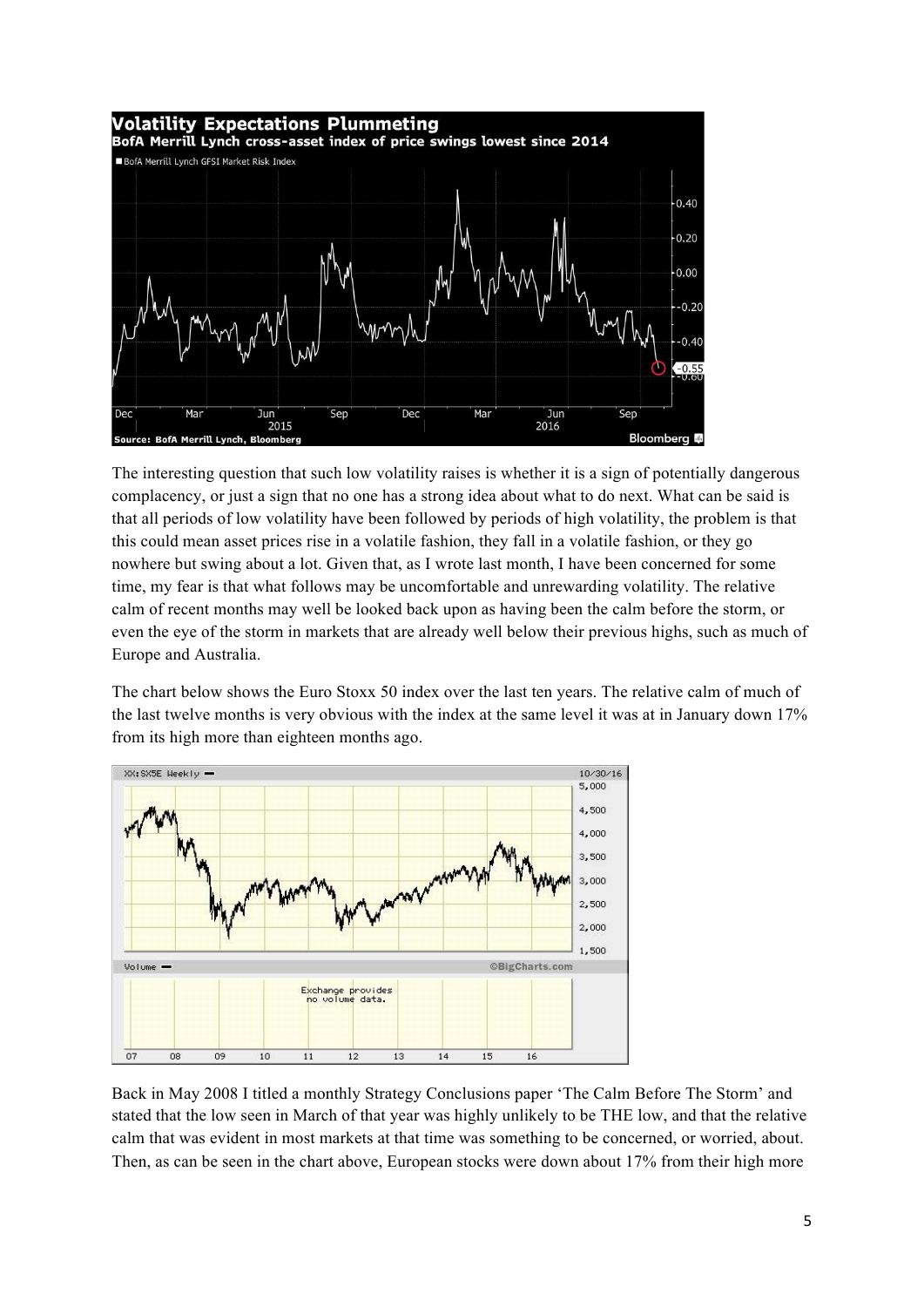than a year earlier, and what would become known as the Global Financial Crisis had not even been named, but it had certainly begun. I concluded that paper with:

It is very hard to argue that now is a low risk entry point for any markets.

I believe the same to be true now.

## **The cure for worry – Discipline!**

Chapter six and seven of my new book 'Investing: The Expectations Game' focus on the one trait that all successful investors share and outline a pathway available to all investors that want to avoid the emotional traps that markets always present and so reduce their periods of worry. That trait is DISCIPLINE.

Early in Chapter seven I wrote:

All successful investors, and there are many ways and approaches that can result in success, share one trait that can allow them to avoid the siren call of the herd, and that is discipline. Whether that is an exceptionally long term discipline, such as displayed by Warren Buffett, or a much more mechanical and possibly shorter term discipline, like that described in the previous chapter from the Zurich Axioms, is largely irrelevant. The important thing is to establish a discipline and stick to it. Unfortunately the loose discipline offered by typical financial planners of regularly rebalancing to a set asset allocation, whilst better than nothing and being blown around by every changing wind that comes along, does not consistently deliver the long term real return required over the long term by investors. It may perform satisfactorily compared to whatever benchmark has been set, but invariably those benchmarks are related to underlying investment markets and so the satisfactory return that may be delivered will only ever be a relative return. This is fine when underlying markets are rising, but, as has already been discussed at length, is of very little comfort when markets are declining.

For most investors victory in the 'Expectations game' would not be a relative measure compared to markets, not even fixed income markets which can also fall for extended periods. For most investors victory would be seeing their invested capital achieve a satisfactory real, inflation adjusted, return. Or as Ben Graham put it;

"An investment operation is one which, upon thorough analysis, promises safety of principal and a satisfactory return."

Any investment operation that has relative returns as its principle objective, particularly when it sees its primary risk as being its own reputation rather than the risk to the investors' capital, is unable to offer any comfort when it comes to safety of principal.

All investors must endeavour to overcome and avoid behavioural biases, such as herding, that undermine the pursuit and achievement of a disciplined investment approach. The simplest way to achieve this is to write down and adhere to a number of rules.

Last month I showed the results of a disciplined 'All Seasons Portfolio' that follows the very simple set of rules outlined in chapter six and seven of Investing: The Expectations Game. Rules which only require an investor to monitor their portfolio of low cost funds representing high and low grade fixed income, international REITs, Natural Resource stocks, emerging market stocks, international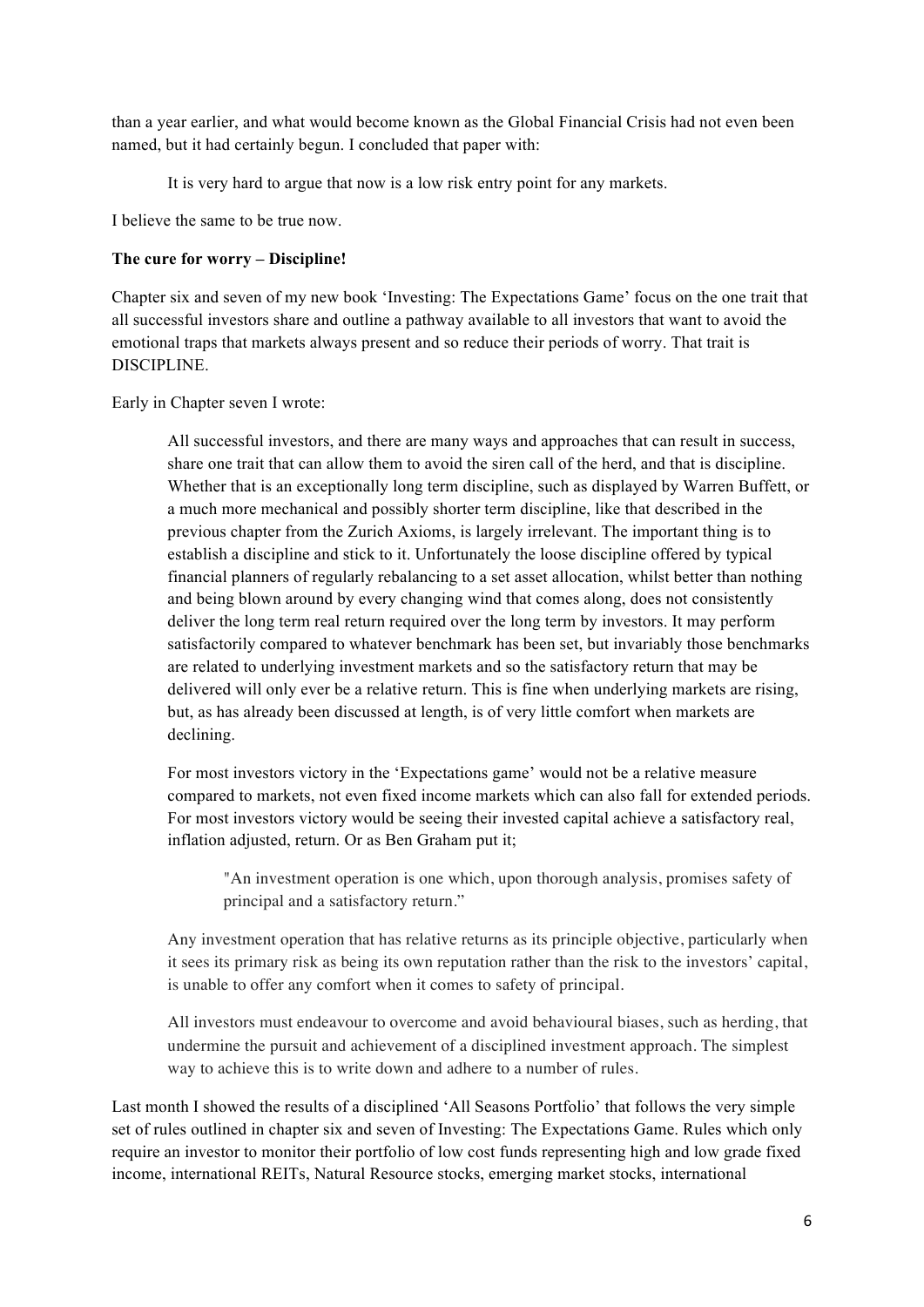developed market stocks, gold and the S&P 500 once a month. At the heart of that portfolio is the hybrid fixed income portfolio as that is where anything is invested if any of the underlying markets are in lengthy downtrends. This hybrid fixed income portfolio is made up of the Vanguard High Yield Corporate Bond Fund and the Vanguard Intermediate Treasury Bond Fund. Over the last fifteen years this hybrid approach has delivered very healthy returns.



The hybrid fixed income portfolio has been invested in high yield 51% of the time and intermediate treasuries 49% of the time and has delivered:

- Average rolling twelve month returns of 8.4%
- Compound average annual returns of 8.24%
- Positive rolling twelve month returns more than 96% of the time and standard deviation of rolling twelve month returns of just 5.5%

The comparable numbers for the high yield fund would be:

- Average rolling twelve month returns of 7.2%
- $\bullet$  CAGR 6.5%
- Positive rolling twelve month returns 88% of the time and a standard deviation of rolling twelve month returns of 9.8%

Intermediate treasuries delivered:

- Average rolling twelve month returns of 4.8%
- $\bullet$  CAGR 4.8%
- Positive rolling twelve month returns 88% of the time and a standard deviation of rolling twelve month returns of 4.1%

Obviously an investment in intermediate treasuries would have delivered the least volatility and so the least reason to worry, although it is a little surprising that the hybrid delivers a higher average return with a lower likelihood of negative returns, however, the standard deviation of returns is a little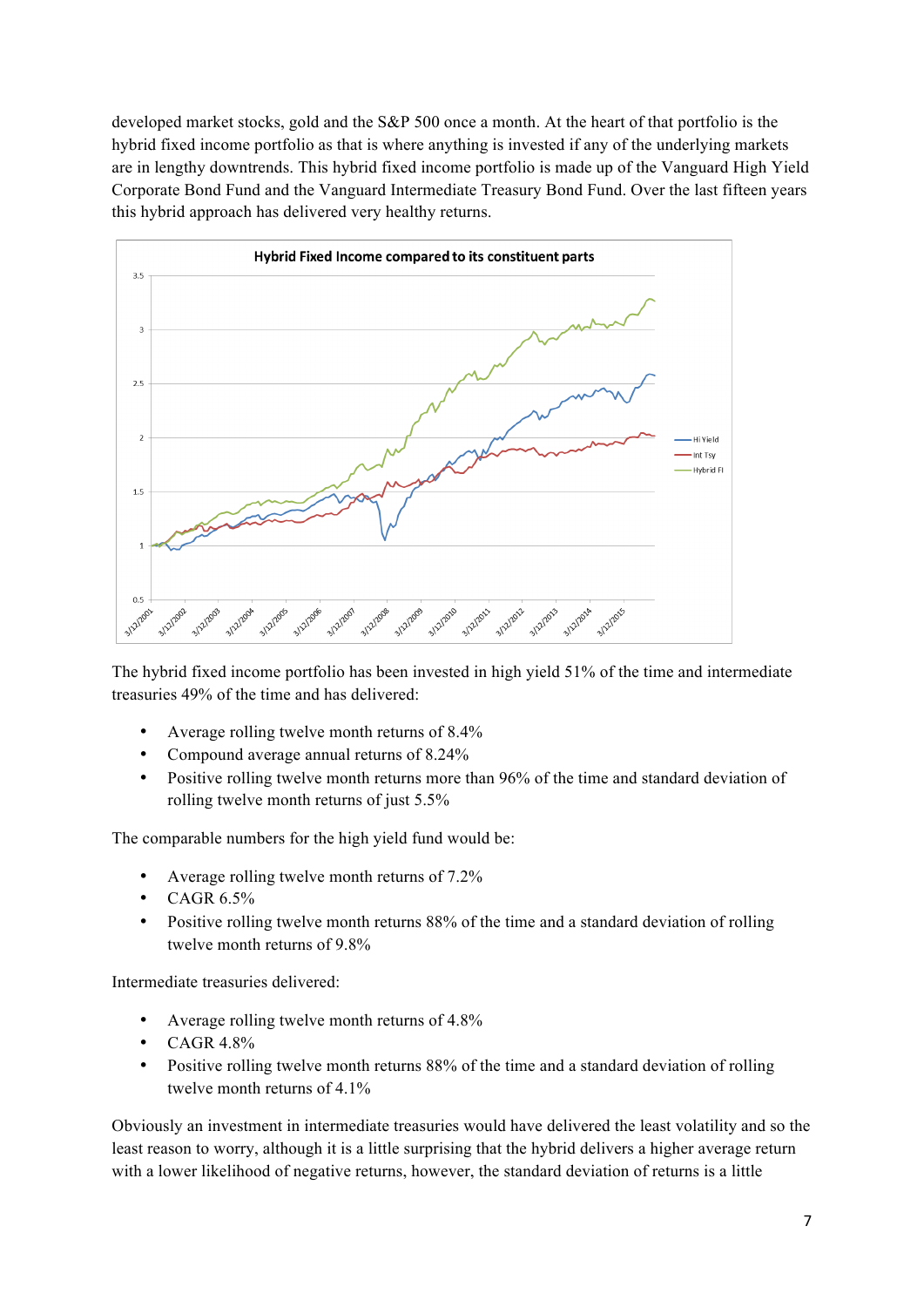higher. More importantly, the disciplined rules based approach that drives the hybrids performance delivers a greater return with much lower volatility and lower chance of a loss than the high yield fund, primarily through avoiding those periods when worries would have been most extreme, at the tail end of the tech bust and through the latter stages of the GFC.

It is also worth noting that simply taking a balanced approach to these two fixed income assets and rebalancing each month would not have delivered anything like the return of the hybrid or avoided all of the most painful periods.



## **Conclusions**

Trump's victory is of absolute historic significance and it has sent a number of clear messages; firstly that whatever the majority expects (at least when it comes to investment markets) rarely happens and when it does the outcome for the market is rarely what a neat cause and effect would have suggested would happen, and secondly, and most importantly, that as with the BREXIT vote, social mood is in the process of rolling over. Over the long term this heightens the risk of disappointment for investors.

Two months ago A Gary Shilling began one of his Bloomberg articles with:

Global growth is weak, and will be eroded further by Brexit. Oil prices are low, and likely to plunge further. The world has excess capacity and a wage-depressing labor surplus. Corporate profits are shaky. And deflation is laying bare the impotence of central banks. So where would you logically expect financial markets to be going, given that economic, financial and political environment?

You'd expect to see increased demand for safe-haven U.S. Treasuries, a soaring dollar, falling commodity prices, and increasing investor aversion to junk bonds, emerging market debt and equities and other low-quality securities. But that's not the case.